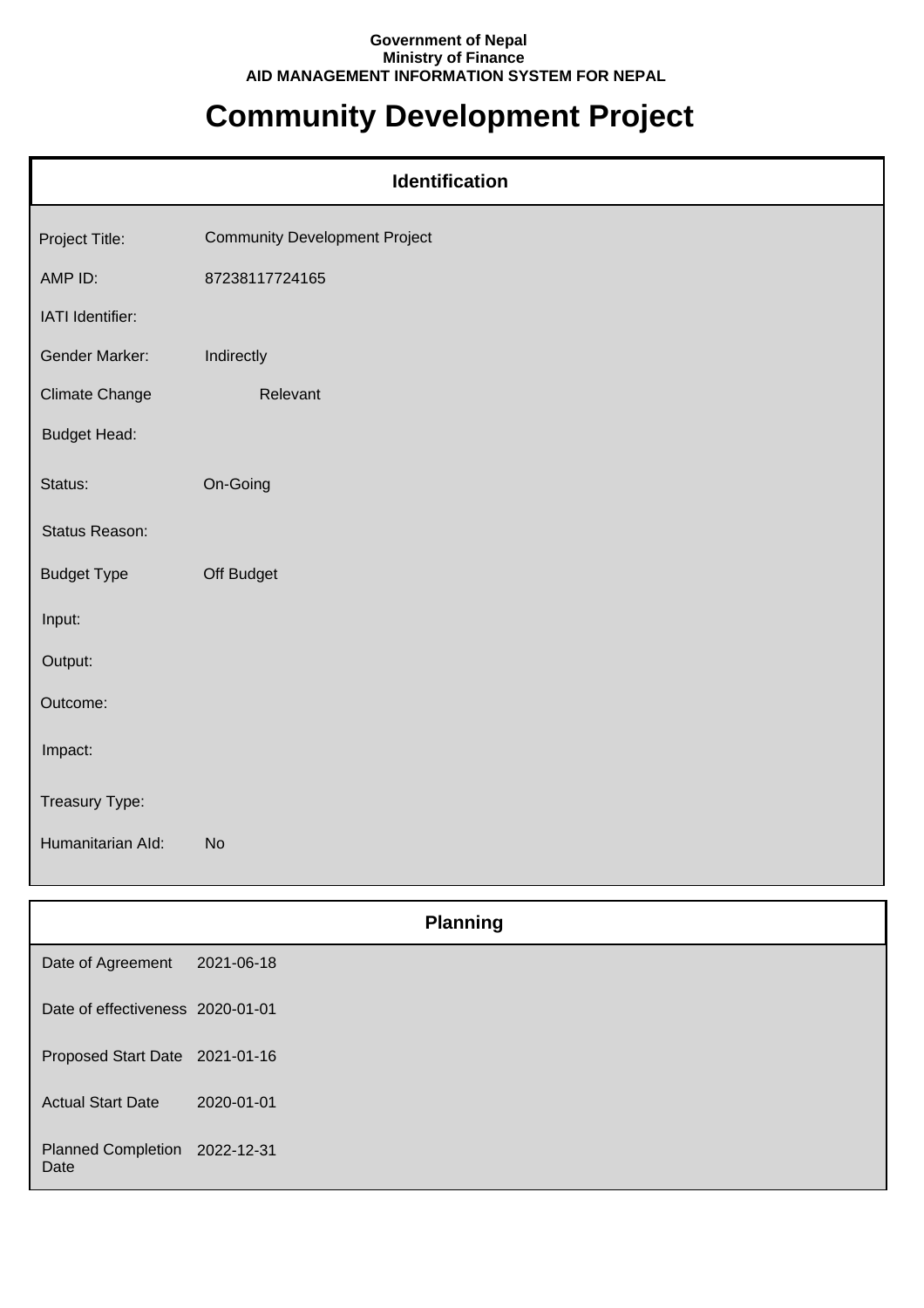| Location               |            |  |
|------------------------|------------|--|
| Location               | Percentage |  |
| Mugu (Gamgadhi)        | 16.0%      |  |
| Doti (Dipayal)         | 10.0%      |  |
| Bajhang (Chainpur)     | 9.0%       |  |
| Kapilvastu (Taulihawa) | 22.0%      |  |
| Rupandehi (Bhairahawa) | 5.0%       |  |
| Rukum (Musikot)        | 10.0%      |  |
| Dhading (Dhading Besi) | 8.0%       |  |

| <b>Sector</b>                            |            |  |
|------------------------------------------|------------|--|
| Sector                                   | Percentage |  |
| Nepal Sector Classification EDUCATION 0  | 48.0%      |  |
| Nepal Sector Classification HEALTH 0     | 21.0%      |  |
| Nepal Sector Classification LIVELIHOOD 0 | 31.0%      |  |

| <b>Implementing/Executing Agency</b>           |        |  |
|------------------------------------------------|--------|--|
| <b>Implementing Agency</b>                     |        |  |
| <b>NGOs</b>                                    | 100.0% |  |
| <b>Executing Agency</b>                        |        |  |
| United Mission to Nepal                        | 100.0% |  |
| <b>Responsible Organization</b>                |        |  |
| Ministry of Women, Children and Senior Citizen | 100.0% |  |
| Donor                                          |        |  |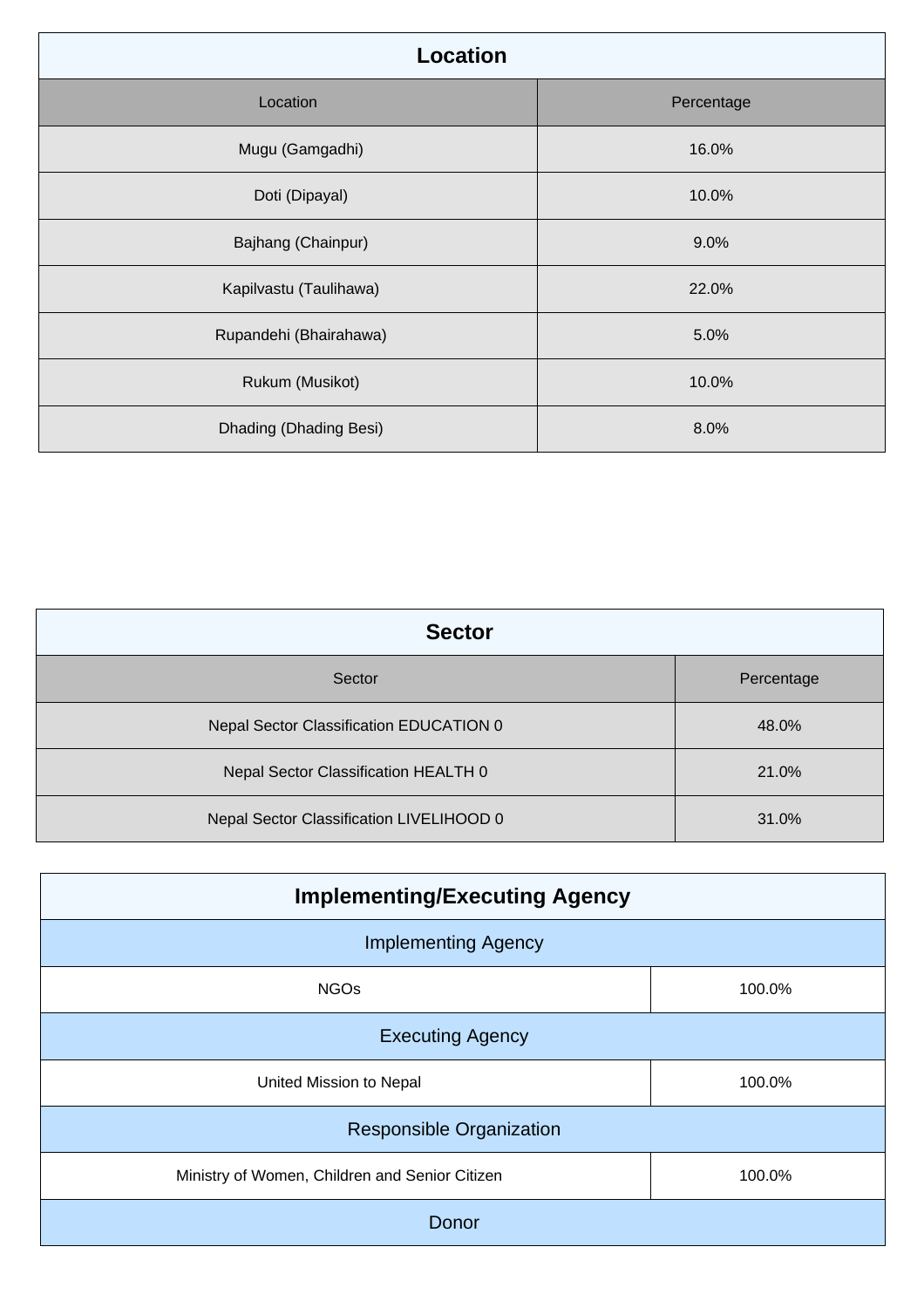| <b>Funding</b>                  |                       |                       |                               |            |                     |
|---------------------------------|-----------------------|-----------------------|-------------------------------|------------|---------------------|
| Transaction<br>Date             | Type of<br>Assistance | Mode of<br>Payment    | Post Earthquake<br>Assistance | Commitment | <b>Disbursement</b> |
| <b>United Mission to Nepal</b>  |                       |                       |                               |            |                     |
| <b>Actual</b>                   |                       |                       |                               |            |                     |
| 6/30/2021                       | <b>Grant Aid</b>      | <b>Direct Payment</b> | N <sub>o</sub>                |            | 1,980,151           |
| 2/15/2022                       | <b>Grant Aid</b>      | <b>Direct Payment</b> | N <sub>o</sub>                | 7,445,549  | Ю                   |
| Total                           |                       |                       | 7,445,548                     | 1,980,150  |                     |
| Total (United Mission to Nepal) |                       |                       | 7,445,548                     | 1,980,150  |                     |
| <b>UNDISBURSED BALANCE</b>      |                       | 5,465,398             |                               |            |                     |

| <b>Progress Achieved</b>       |  |
|--------------------------------|--|
| Progress Achieved:             |  |
| Key Problems:                  |  |
| Steps Taken to Solve Problems: |  |

| <b>Funding Information</b>        |           |  |
|-----------------------------------|-----------|--|
| <b>Total Actual Commitment</b>    | 7,445,549 |  |
| <b>Total Planned Commitment</b>   | 0         |  |
| <b>Total Actual Disbursement</b>  | 1,980,151 |  |
| <b>Total Planned Disbursement</b> | 0         |  |